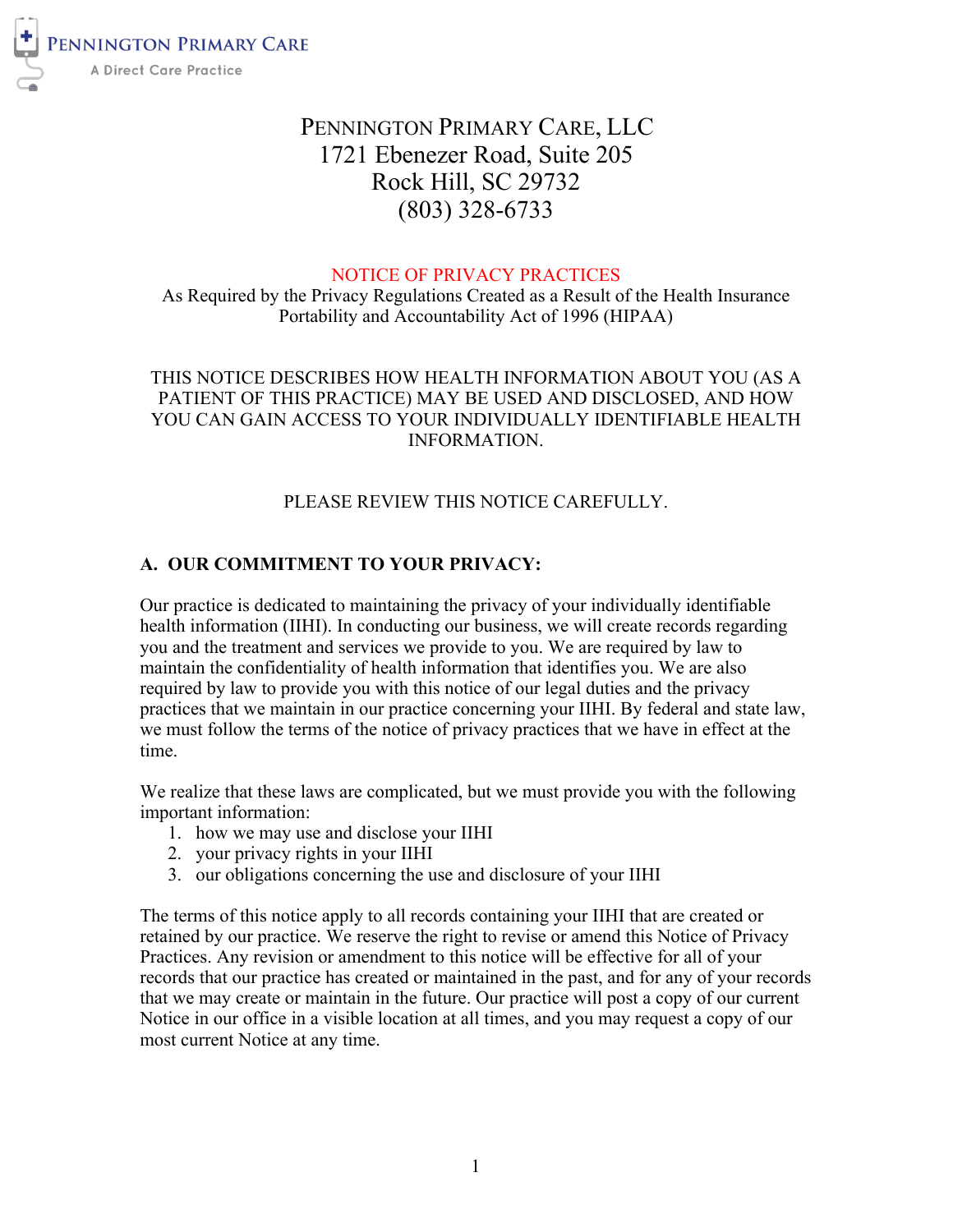

#### **B. IF YOU HAVE QUESTIONS ABOUT THIS NOTICE, PLEASE CONTACT:**

PENNINGTON PRIMARY CARE, LLC Attn: Privacy Officer 1721 Ebenezer Road, Suite 205 Rock Hill, SC 29732 (803) 328-6733

#### **C. WE MAY USE AND DISCLOSE YOUR INDIVIDUALLY IDENTIFIABLE HEALTH INFORMATION (IIHI) IN THE FOLLOWING WAYS:**

The following categories describe the different ways in which we may use and disclose your IIHI, unless you object:

- 1. **Treatment.** Our practice may use your IIHI to treat you. For example, we may ask you to have laboratory tests (such as blood or urine tests), and we may use the results to help us reach a diagnosis. We might use your IIHI in order to write a prescription for you, or we might disclose your IIHI to a pharmacy when we order a prescription for you. Many of the people who work for our practice—including, but not limited to, our doctors and nurses—may use or disclose your IIHI in order to treat your or to assist others in your treatment. Additionally, we may disclose your IIHI to others who may assist in your care, such as other healthcare providers, your spouse, your children or your parents.
- 2. **Payment.** Our practice may use and disclose your IIHI in order to bill and collect payment for the services and items you may receive from us. For example, we may use and disclose your IHII to obtain payment from third parties that may be responsible for such costs, such as family members. Also, we may use your IIHI to bill you directly for services and items.
- 3. **Health Care Operations.** Our practice may use and disclose your IIHI to operate our business. As examples of the ways in which we may use and disclose your information for our operations, our practice may use your IIHI to evaluate the quality of care you received from us, to develop protocols and clinical guidelines, to develop training programs, and to aid in credentialing, medical review, legal services and insurance. We will share information about you with such insurers or other business associates as necessary to obtain these services.
- 4. **Appointment Reminders.** Our practice may use and disclose your IIHI to contact you and remind you of an appointment.
- 5. **Treatment Options.** Our practice may use and disclose your IIHI to inform you of potential treatment options or alternatives.
- 6. **Health-Related Benefits and Services.** Our practice may use and disclose your IIHI to inform you of health-related benefits or services that may be of interest to you.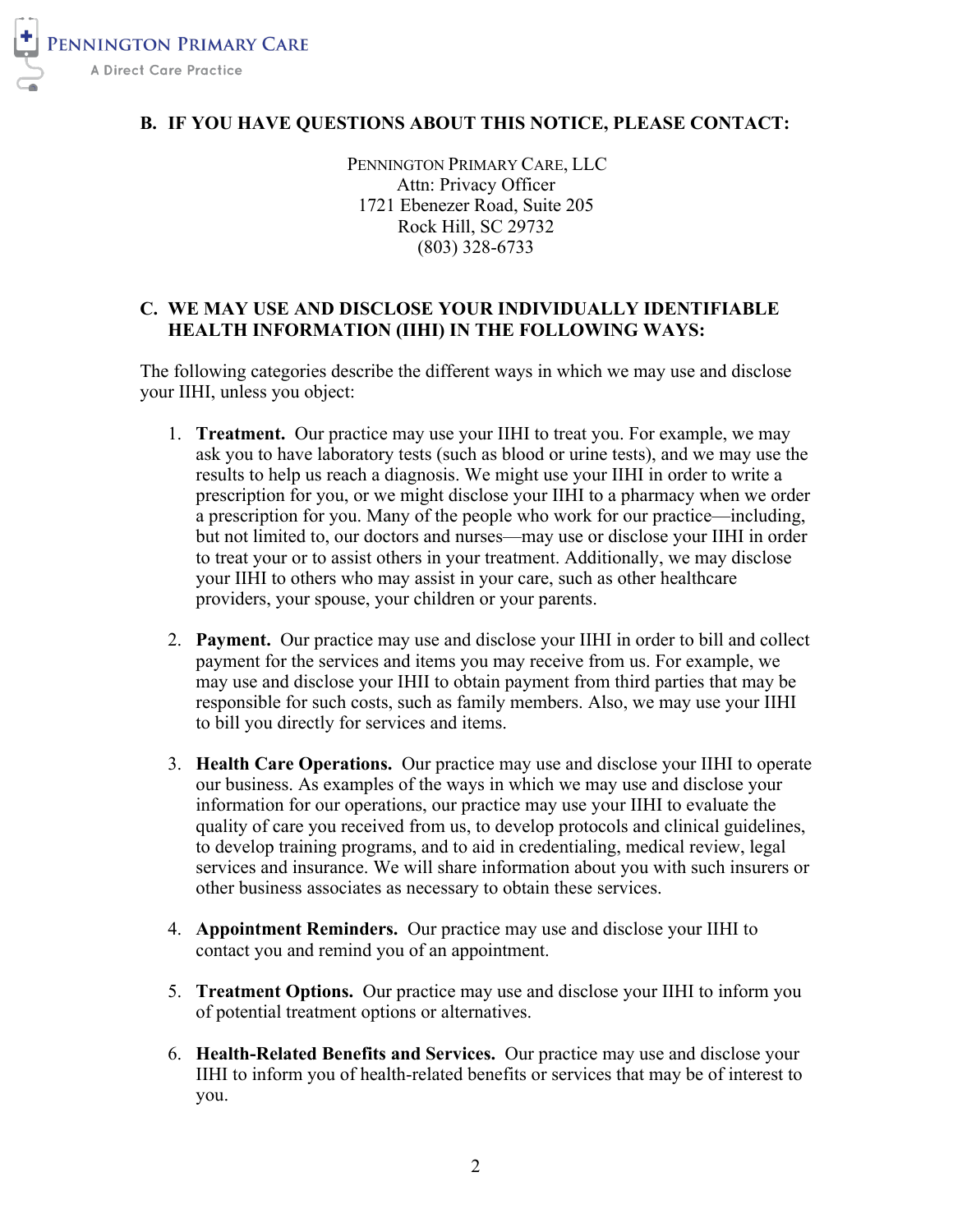- 7. **Release of Information to Family/Friends.** Our practice may release your IIHI to a friend or family member that is involved in your care, or who assists in taking care of you. For example, a parent or guardian may ask that a babysitter take their child to the pediatrician's office for treatment of a cold. In this example, the babysitter may have access to this child's medical information.
- 8. **Disclosures Required by Law.** Our practice will use and disclose your IIHI when we are required to do so by federal, state, or local law.
- 9. **Business Associates.** There are some services provided by through contracts with "business associates," such as accounting, legal representation, consulting, medical services, etc. When these services are contracted, we may disclose your IIHI to our business associates so that they can perform the job we have asked them to do and, if applicable, bill you or your third-party payer for services rendered. If we disclose protect health information to a business associate, we will do so subject to a contract that provides that the information will be kept confidential.

# **D. USE AND DISCLOSURE OF YOUR IIHI IN CERTAIN SPECIAL CIRCUMSTANCES:**

The following categories describe unique scenarios in which we may use or disclose your identifiable health information:

- 1. **Public Health Risks.** Our practice may disclose your IIHI to public health authorities that are authorized by law to collect information for the purpose of:
	- a. maintaining vital records, such as births and deaths
	- b. reporting child abuse or neglect
	- c. preventing or controlling disease, injury, or disability
	- d. notifying a person regarding potential exposure to a communicable disease
	- e. notifying a person regarding a potential risk for spreading or contracting a disease or condition
	- f. reporting reactions to drugs or problems with products or devices
	- g. notifying individuals if a product or device they may be using has been recalled
	- h. notifying appropriate government agency(ies) and authority(ies) regarding the potential abuse or neglect of an adult patient (including domestic violence); however, we will only disclose this information if the patient agrees or we are required or authorized by law to disclose this information
	- i. notifying your employer under limited circumstances related primarily to workplace injury or illness or medical surveillance
- 2. **Health Oversight Activities.** Our practice may disclose your IIHI to a health oversight agency for activities authorized by law. Oversight activities can include, for example, investigations, inspections, audits, surveys, licensure and disciplinary actions; civil, administrative, and criminal procedures or actions; or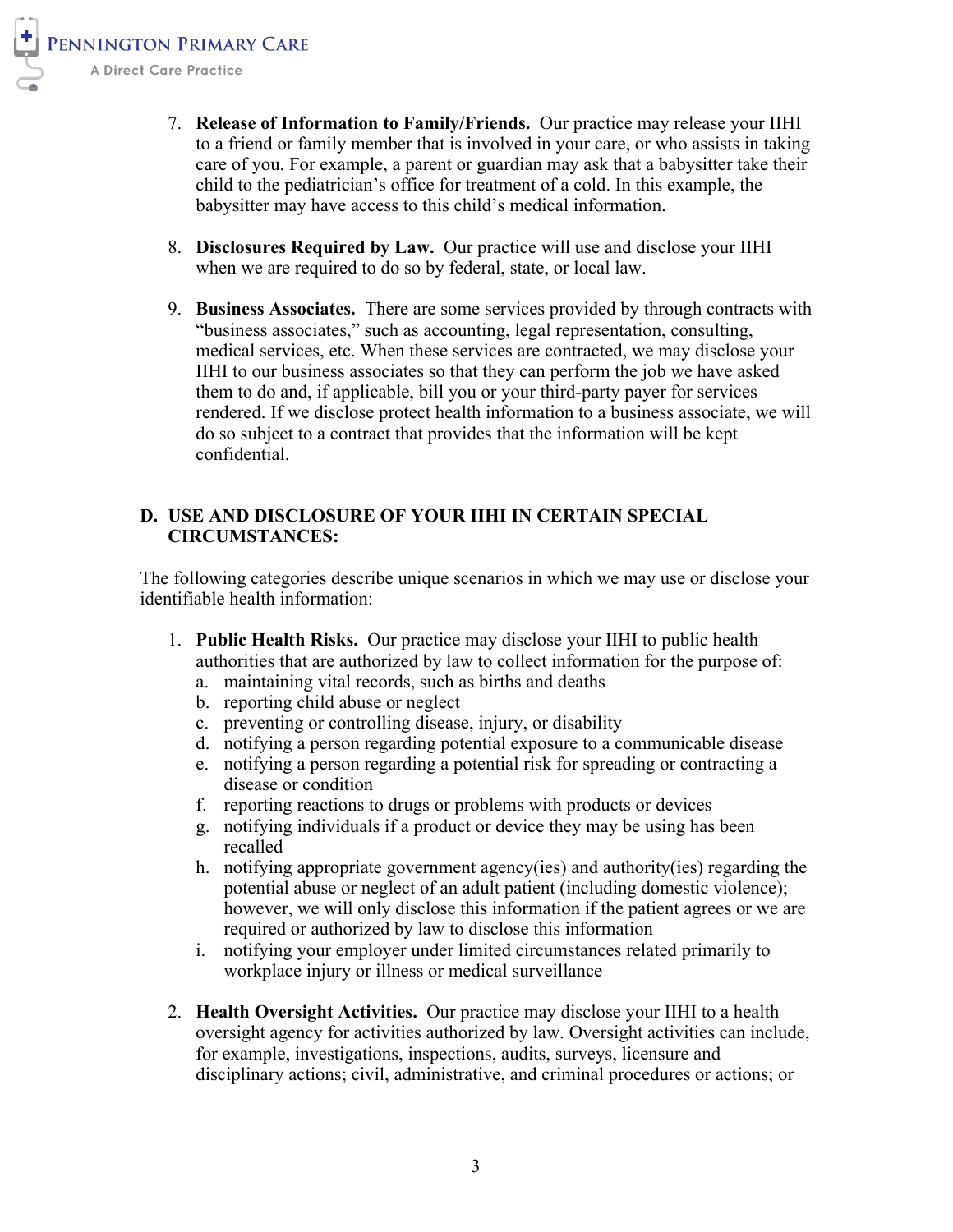

other activities necessary for the government to monitor government programs, compliance with civil rights laws and the health care system in general.

- 3. **Lawsuits and Similar Proceedings.** Our practice may use and disclose your IIHI in response to a court or administrative order, if you are involved in a lawsuit or similar proceeding. We also may disclose your IIHI in response to a discovery request, subpoena, or other lawful process by another party involved in the dispute, but only if we have made an effort to inform you of the request or to obtain an order protecting the information the party has requested.
- 4. **Law Enforcement.** We may release IIHI if asked to do so by a law enforcement official:
	- a. regarding a crime victim in certain situations, if we are unable to obtain the person's agreement
	- b. concerning a death we believe has resulted from criminal conduct
	- c. regarding criminal conduct at our offices
	- d. in response to a warrant, summons, court order, subpoena or similar legal process
	- e. to identify/locate a suspect, material witness, fugitive or missing person
	- f. in an emergency, to report a crime (including the location or victim(s) of the crime, or the description, identity or location of the perpetrator)
- 5. **Deceased Patients.** Our practice may release IIHI to a medical examiner or coroner to identify a deceased individual or to identify the cause of death. If necessary, we may also release information in order for funeral directors to perform their jobs.
- 6. **Organ and Tissue Donation.** Our practice may release your IIHI to organizations that handle organ, eye or tissue procurement or transplantation, including organ donation banks, as necessary to facilitate organ or tissue donation and transplantation if you are an organ donor.
- 7. **Research.** Our practice may use and disclose your IIHI for research purposes in certain limited circumstances. We will obtain your written authorization to use your IIHI for research purposes except when:
	- a. our use or disclosure was approved by an Institutional Review Board or a Privacy Board;
	- b. we obtain the oral or written agreement of a researcher that
		- i. the information being sought is necessary for the research study;
		- ii. the use or disclosure of your IIHI is being used only for the research and iii. the researcher will not remove any of your IIHI from our practice; or
	- c. the IIHI sought by the researcher only relates to decedents and the researcher agrees either orally or in writing that the use or disclosure is necessary for the research and, if we request it, to provide us with proof of death prior to access to the IIHI of the decedents.
- 8. **Serious Threats to Health or Safety.** Our practice may use and disclose your IIHI when necessary to reduce or prevent a serious threat to your health and safety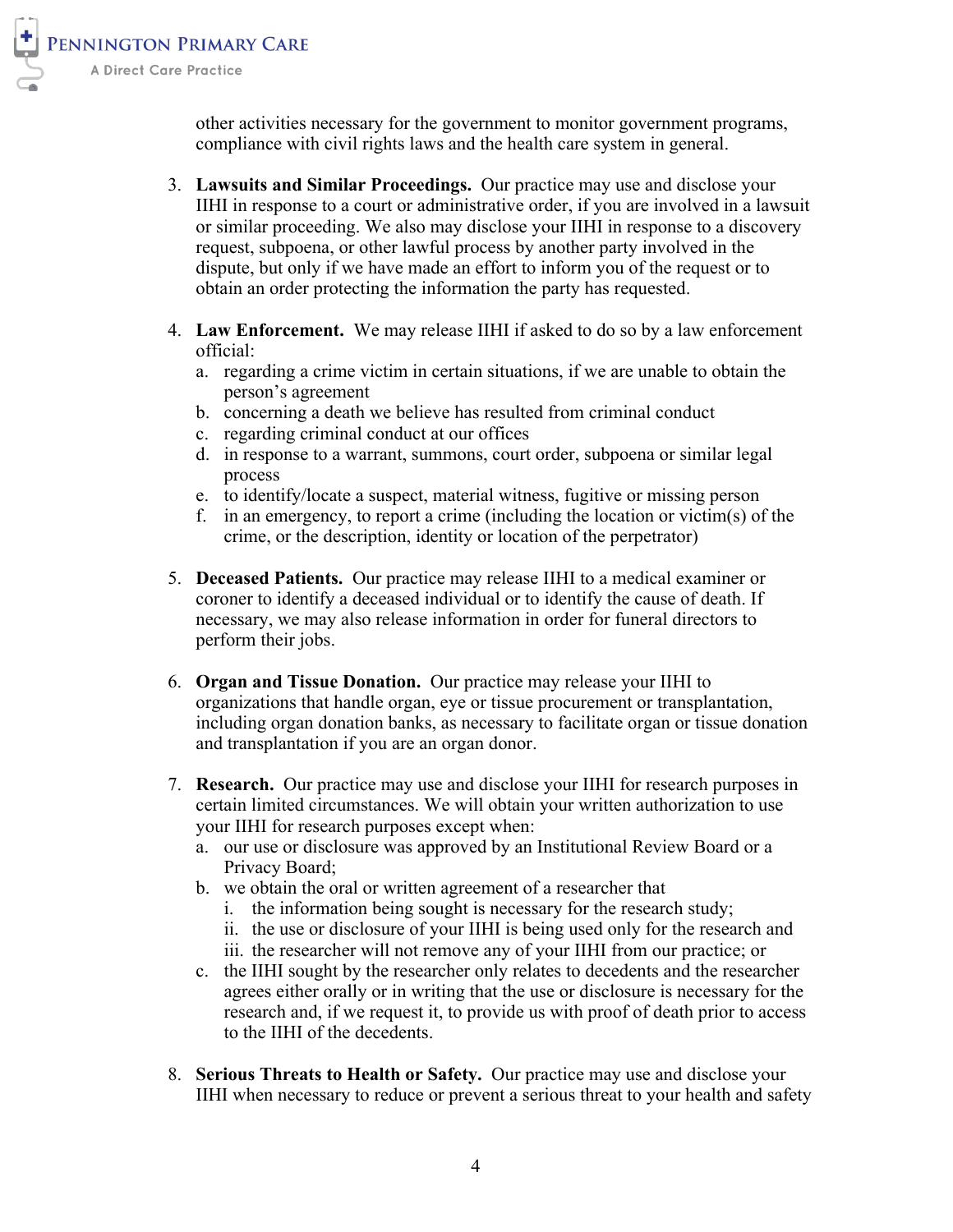

or the health and safety of another individual or the public. Under these circumstances, we will only make disclosures to a person or organization able to help prevent the threat.

- 9. **Military.** Our practice may disclose your IIHI if you are a member of U.S. or foreign military forces (including veterans) and if required by the appropriate authorities.
- 10. **National Security.** Our practice may disclose your IIHI to federal officials for intelligence and national security activities authorized by law. We may also disclose your IIHI to federal officials in order to protect the President, other officials or foreign heads of state, or to conduct investigations.
- 11. **Inmates.** Our practice may disclose your IIHI to correctional institutions or law enforcement officials if you are an inmate or under the custody of a law enforcement official. Disclosure for these purposes would be necessary:
	- a. for the institution to provide health care services to you,
	- b. for the safety and security of the institution, and/or
	- c. to protect your health and safety or the health and safety of other individuals.
- 12. **Workers' Compensation.** Our practice may release your IIHI for workers' compensation and similar programs.

#### **E. USES AND DISCLOSURES REQUIRING YOUR AUTHORIZATION:**

The following uses and disclosures will require your authorization:

- 1. **Highly Confidential Information:** Federal and State laws require special privacy protections for certain highly confidential information. We will not disclose your medical information
	- a. maintained in psychotherapy notes;
	- b. related to mental health treatment, developmental disabilities services, and drug and alcohol abuse treatment;
	- c. related to HIV status, testing, and treatment as well as any information related to the diagnosis and treatment of sexually transmitted diseases; and
	- d. genetic information, without, in each case, obtaining your authorization unless otherwise permitted or required by applicable Federal or State law.
- 2. **Other Uses or Disclosures Requiring Your Specific Authorization:** Other types of uses and disclosures of IIHI not identified in this notice will be made only with your written authorization. Except as permitted under this Notice or as permitted by law, we will request your written authorization before using or sharing your information for marketing purposes or selling your information. Your authorization may be revoked, in writing, at any time. However, should you revoke such an authorization, you should understand that we are unable to retract any disclosures we have already made with your permission, and that we are required to retain our records as proof of the care that we provided you.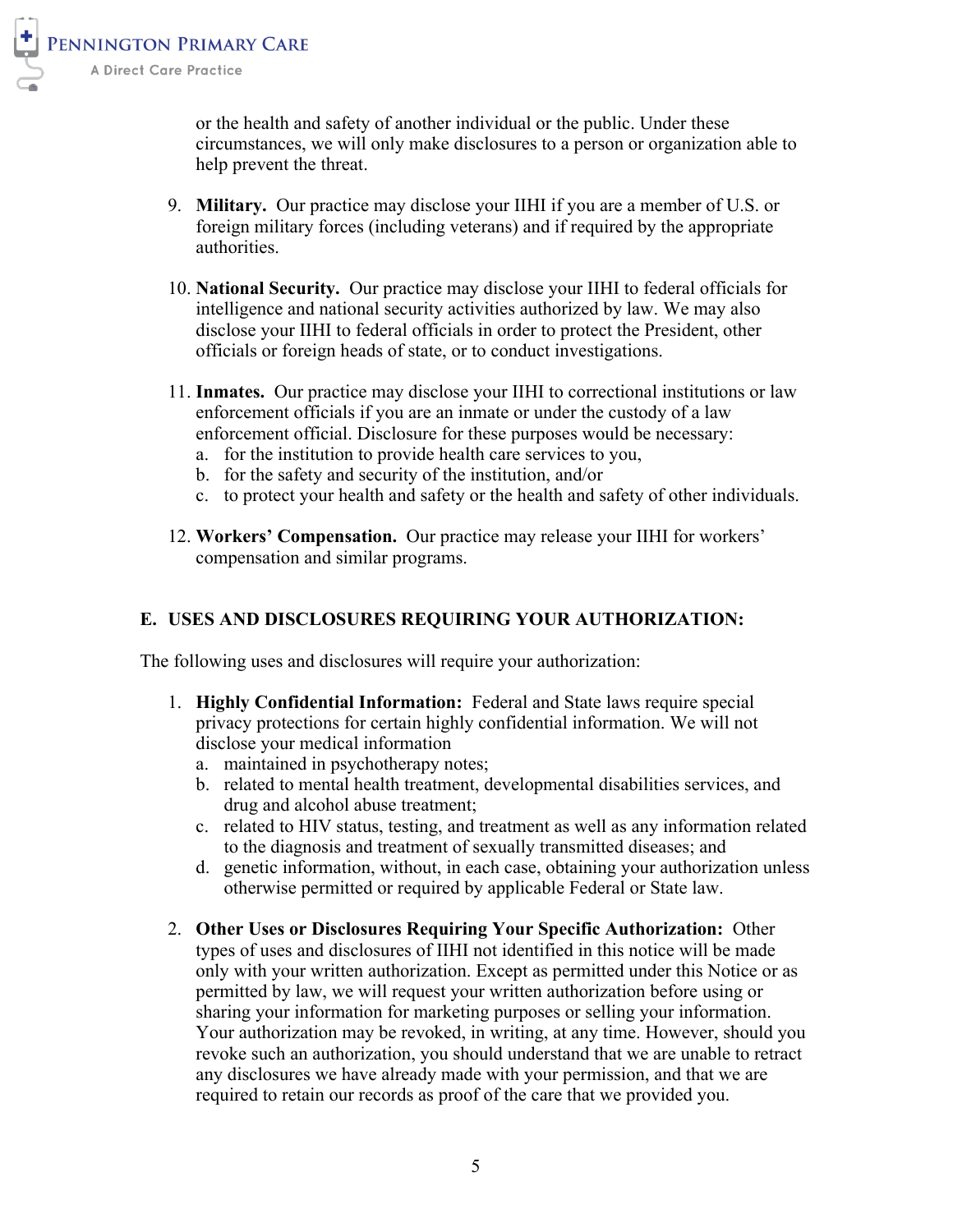

# **F. YOUR RIGHTS REGARDING YOUR IIHI:**

The health and billing records we maintain are the physical property of Pennington Primary Care. The information in it, however, belongs to you. You have a right to:

- 1. **Confidential Communications.** You have the right to request that our practice communicate with you about your health and related issues in a particular manner or at a certain location. For instance, you may ask that we contact you at home, rather than work. In order to request a type of confidential communication, you must make a written request to the Privacy Officer, specifying the requested method of contact, or the location where you wish to be contacted. Our practice will accommodate reasonable requests. You do not need to give a reason for your request.
- 2. **Requesting Restrictions.** You have the right to request a restriction in our use or disclosure of your IIHI for treatment, payment or health care operations. Additionally, you have the right to request that we restrict our disclosure of your IIHI to only certain individuals involved in your care or the payment for your care, such as family members and friends. We are not required to agree to your request; however, if we do agree, we are bound by our agreement except when otherwise required by law, in emergencies, or when the information is necessary to treat you. In order to request a restriction in our use or disclosure of your IIHI, you must make your request in writing to the Privacy Officer. Your request must describe in a clear and concise fashion:
	- a. the information you wish restricted;
	- b. whether you are requesting to limit our practice's use, disclosure or both; and
	- c. to whom you want the limits to apply.

If you pay for a service or health care item out-of-pocket in full, you can ask us not to share that information for the purpose of payment or our operations with your health insurer. We will agree to this request unless a law requires us to share that information. Patients of a Direct Primary Care practice characteristically pay out-of-pocket for services, therefore if a patient desires a restriction on use and disclosure of PHI, a form requesting such a restriction will need to be completed for each medical service paid out-of-pocket for which a restriction is required.

3. **Inspection and Copies.** You have the right to inspect and obtain a copy of the IIHI that may be used to make decisions about you, including patient medical records and billing records, but not including psychotherapy notes. You must submit your request in writing to the Privacy Officer at Pennington Primary Care, 1721 Ebenezer Road, Suite 205, Rock Hill, SC 29732, in order to inspect and/or obtain a copy of your IIHI. Your request should specifically state what medical information you want to inspect or copy. We will ordinarily act on your request within thirty (30) days of our receipt of your request. Our practice may charge a fee for the costs of copying, mailing, labor and supplies associated with your request. Our practice may deny your request to inspect and/or copy in certain limited circumstances; however, you may request a review of our denial. Another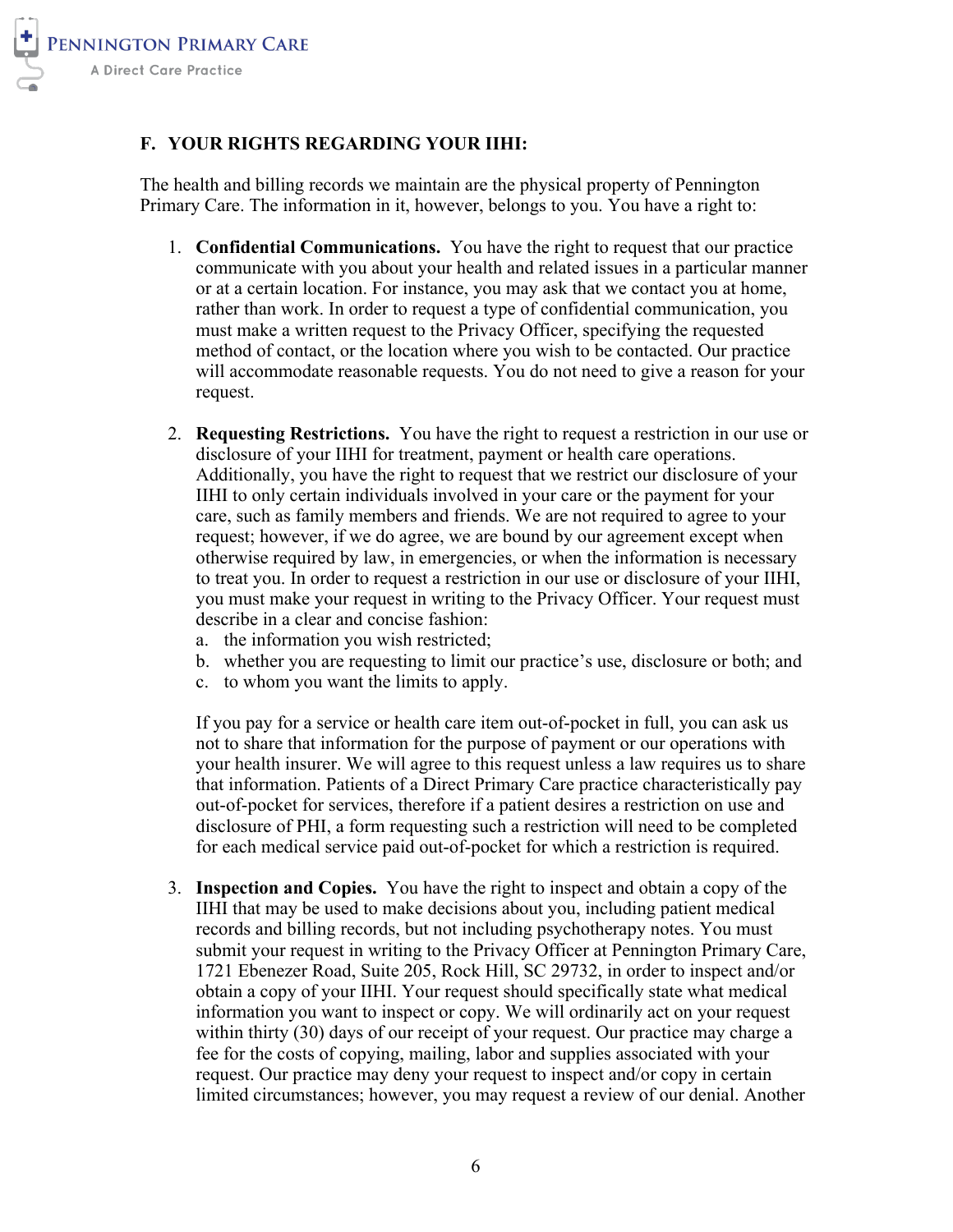licensed health care professional chosen by us who did not participate in the original decision to deny access will conduct reviews. We will ordinarily act on your request for review within thirty (30) days.

- 4. **Amendment.** You may ask us to amend your health information if you believe it is incorrect or incomplete, and you may request an amendment for as long as the information is kept by or for our practice. To request an amendment, your request must be made in writing and submitted to the Privacy Officer at Pennington Primary Care, 1721 Ebenezer Road, Suite 205, Rock Hill, SC, 29732. We will ordinarily act on our amendment request within sixty (60) days after our receipt of your request. You must provide us with a reason that supports your request for amendment. If we grant the request, we will inform you of such acceptance in writing. We will make the appropriate amendment to you IIHI, and we will request that you identify and agree that we may notify all relevant persons with whom the amendment should be shared. Our practice will deny your request if you fail to submit your request (and the reason supporting your request) in writing. Also, we may deny your request if you ask us to amend information that is in our opinion:
	- a. accurate and complete;
	- b. not part of the IIHI kept by or for the practice;
	- c. not part of the IIHI which you would be permitted to inspect and copy; or
	- d. not created by our practice, unless the individual or entity that created is not available to amend the information.
- 5. **Accounting of Disclosures.** All of our patients have the right to request an "accounting of disclosures." An "accounting of disclosures" is a list of certain non-routine disclosures our practice has made of your IIHI for non-treatment or operations purposes. Use of your IIHI as part of the routine patient care in our practice is not required to be documented. For example, the doctor sharing information with the nurse. In order to obtain an accounting of disclosures, you must submit your request in writing to the Privacy Officer at Pennington Primary Care, 1721 Ebenezer Road, Suite 205, Rock Hill, SC 29732. All requests for an "accounting of disclosures" must state a time period, which may not be longer than six (6) years from the date of disclosure and may not include dates before April 14, 2003. The first list you request within a 12-month period is free of charge, but our practice may charge you for additional lists within the same 12 month period. Our practice will notify you of the costs involved with additional requests, and you may withdraw your request before you incur any costs. We will ordinarily act on your accounting request within sixty (60) days of your request. We are permitted to extend our response time for a period of up to thirty (30) days if we notify you of the extension. We may temporarily suspend your right to receive an accounting of disclosures of your health information, if required to do so by law.
- 6. **Right to Breach Notification:** You have a right to receive written notification when a breach (as defined by HIPAA) of your IIHI has occurred. You will receive notification no later than sixty (60) days after the breach has been discovered.